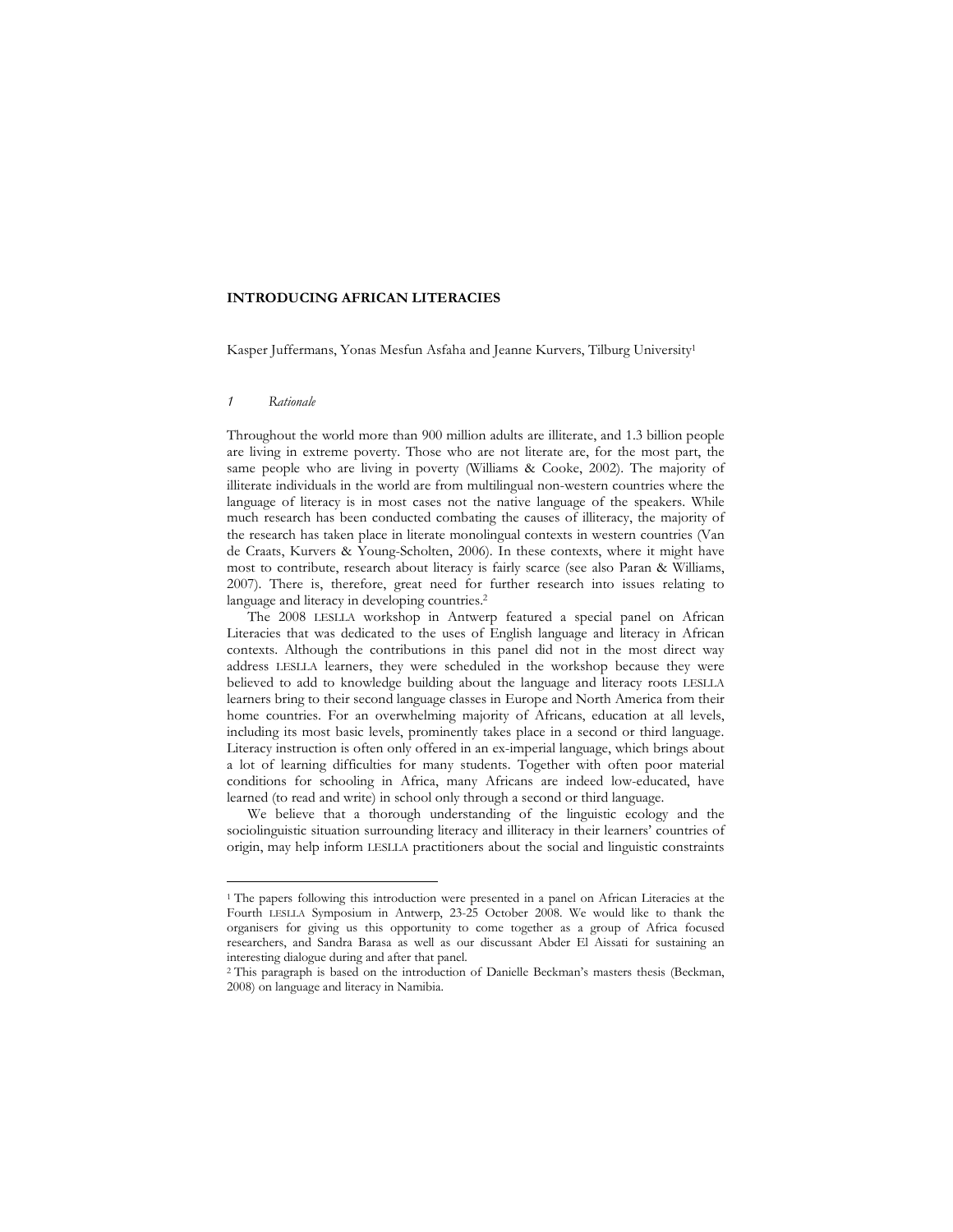their learners face in and outside of the classroom. We also believe that it is important to bridge classroom practices with practices of literacy in people's everyday lives (Martin-Jones & Heller, 1996; Prinsloo, 2004; Cook, 2009). Similarly, we argue that knowing how low-educated, low-literate migrants were involved in literacy practices prior to their migration, has a lot to contribute to our understanding of their functioning in the LESLLA classroom.

### *2 Towards a sociolinguistics of literacy and illiteracy in Africa*

Linguists have since long remarked that the African continent is characterised by a tremendous language diversity. Ethnologue (2005) reports 2,029 living languages for a population of 675 million people. This means that 30% of the world's languages are spoken by only 12% of the world's population. African individuals are indeed often praised for their multingualism. In most African countries, tri- or quadrilingual individuals are more common than monolingual persons. In short, in Africa, multilingualism is the norm. This makes the entire African continent beyond doubt among the richest areas on earth for language studies of all kinds.

 However, much like its natural resources, Africa's linguistic diversity is rarely only a blessing, but very often also perceived as a burden for organising accessible, high quality education. The number one Google hit on 'literacy' and 'Africa' (October 2008 through July 2009), the UNESCO portal of education, introduces the theme of literacy in Africa as follows:

Literacy remains a major barrier to the development of African countries. […] In 2000, the average literacy rate in Sub-Saharan Africa was 52 per cent for women and 68.9 per cent for men […]. These figures often hide complex social, cultural and economical realities.

 In this short introduction to literacy in Africa, we very briefly want to outline the sociolinguistic situation of the African continent in relation to literacy. For a more comprehensive treatment of the language situation in Africa, we can direct the reader to Blommaert (2007), Vigouroux & Mufwene (2008) or Kleifgen & Bond (2009). At risk of overgeneralisation, we would like to suggest that African communities are sociolinguistically characterised by at least the following four key characteristics.

 First of all, there is a high degree of multingualism at both the individual and the community level. Typically there are three categories of languages simultaneously present: (i) the languages of the (minority and majority) ethnic groups, (ii) a local lingua franca, which is either the language of one of the major ethnic groups (e.g., Wolof, Manding, Akan, Hausa, Lingala, Bemba, Xhosa) or of a minority group (e.g., Swahili in East Africa), or an English or Portuguese-based Creole (e.g., Krio in Sierra Leone, Crioulo in Guinea Bissau) and (iii) the ex-colonial language (English, French, Portuguese) which is often the only language with official status. In Islamic African communities, as in most of West Africa, this situation is further complicated with the special position of Arabic as language for religion-related purposes (sermons, praying, greeting, swearing). It is important to note that this high degree of multilingualism does not readily translate into multiliteracies (see Juffermans, this volume). Whereas the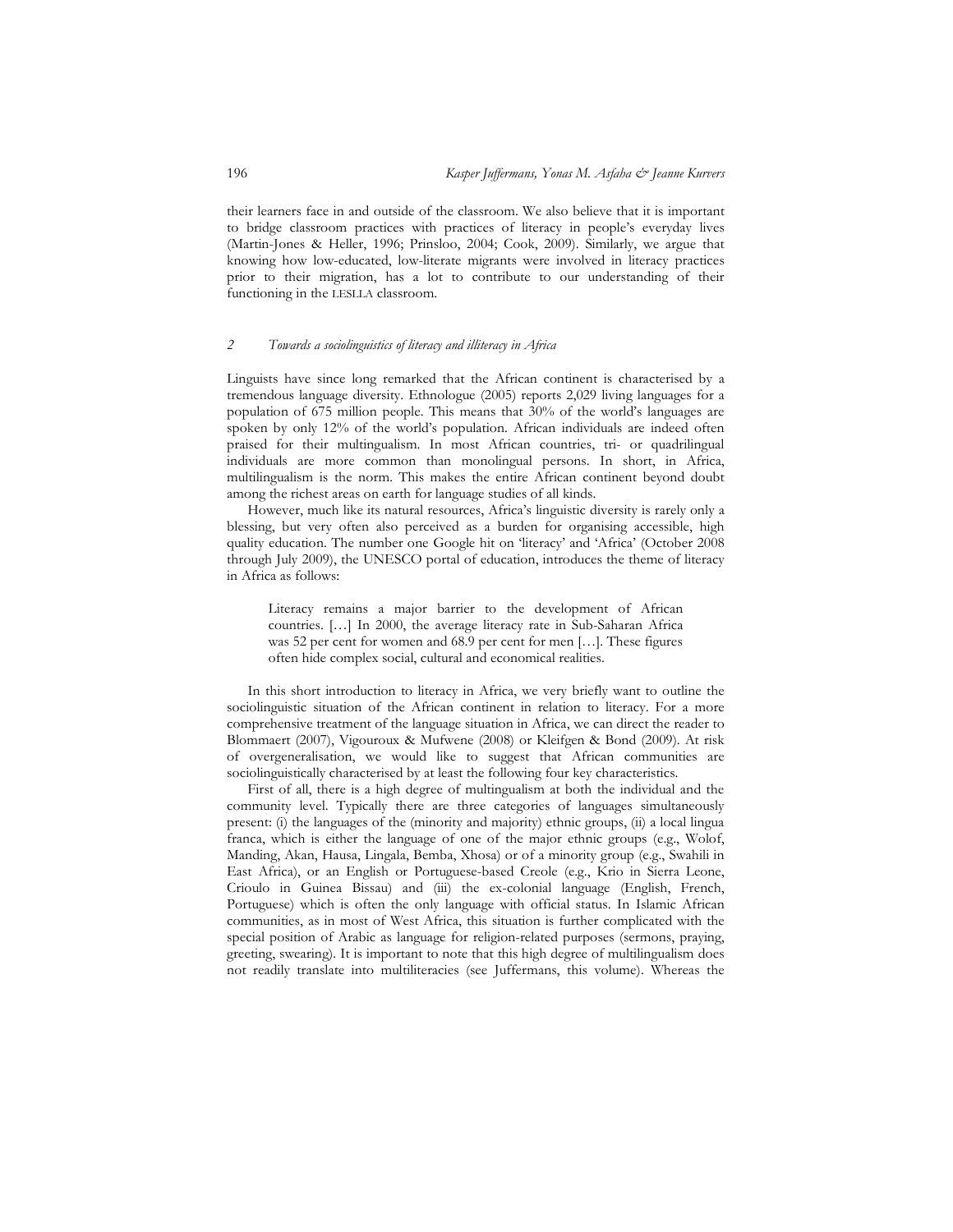### *Introducing African literacies* 197

majority of African individuals are multilingual in one or more local languages and often also the former colonial language, only few individuals in Africa are literate in more than one language and script.

 Secondly, the education systems are in many cases based on external standards and have given former imperial languages an official, dominant and sometimes even exclusive role. The high drop out-rates and low educational achievements that exists in Africa today are in part caused by these imported foreign standards (cf. Beckman & Kurvers, this volume). A large body of literature exists that critiques the continued use of the ex-colonial languages for formal educational purposes (e.g., Phillipson, 1992; Brock-Utne & Hopson, 2005; Williams, 2006). By neglecting the language of the masses, this educational system (re)produces exclusive social and linguistic identities and inequality.

 This gives rise to a heteroglossic situation with a low 'state of literacy' (Spolsky, 2009) for most indigenous languages and a high state of literacy for the ex-colonial languages (English, French, Portuguese) and Arabic. The instrumental and symbolic values attached to reading and writing in exogenous languages are often many times higher than reading and writing in indigenous languages (Coulmas, 1984; see also Beckman & Kurvers, this volume; and Asfaha, this volume). In most African local languages, there is no tradition of reading and writing, nor a body of literature or a community of readers and writers to engage with. (Notable exceptions here are local languages such as Amharic, Hausa and Swahili that do have a tradition of literary or literacy production and circulation of texts – often in religious contexts.) When investments are made in developing literacy in African local languages (by government agencies, development, or missionary organisations) these efforts often remain limited to adult literacy programmes, and are not readily incorporated in the primary, secondary and tertiary levels of the formal education system.

 Finally, as a result of this heteroglossia, as well as of the poor material conditions of African states,<sup>3</sup> the majority of African languages are in terms of resources in fact unequal to world languages (Blommaert, 2008; see also Juffermans, this volume). Although the internet and other electronic communication media such as mobile phones have opened a world of new opportunities (de Schryver, 2002; Barasa & Mous, this volume), many of the material infrastructure taken for granted in writing Western languages – i.e., reference works, (electronic) dictionaries, spell checkers, exemplary texts) simply do not exist or are not readily available for users of African languages. It is often only through acquiring a regional lingua franca and a world language that people can gain access to, and actively participate in the modern nation state. Literacy (in the European languages) plays a crucial role in the social make-up of African societies as it operates as a very effective gatekeeper, separating the *haves* from the *have-nots*.

### *3 Overview*

 $\overline{a}$ 

Following this introduction, four papers present different perspectives on literacy from four different corners of the continent. First, Danielle Beckman and Jeanne Kurvers'

<sup>&</sup>lt;sup>3</sup> All but three of the fifty African countries for which figures are available, are ranked in the 100 least developed countries in the Human Development Index (UNDP, 2007).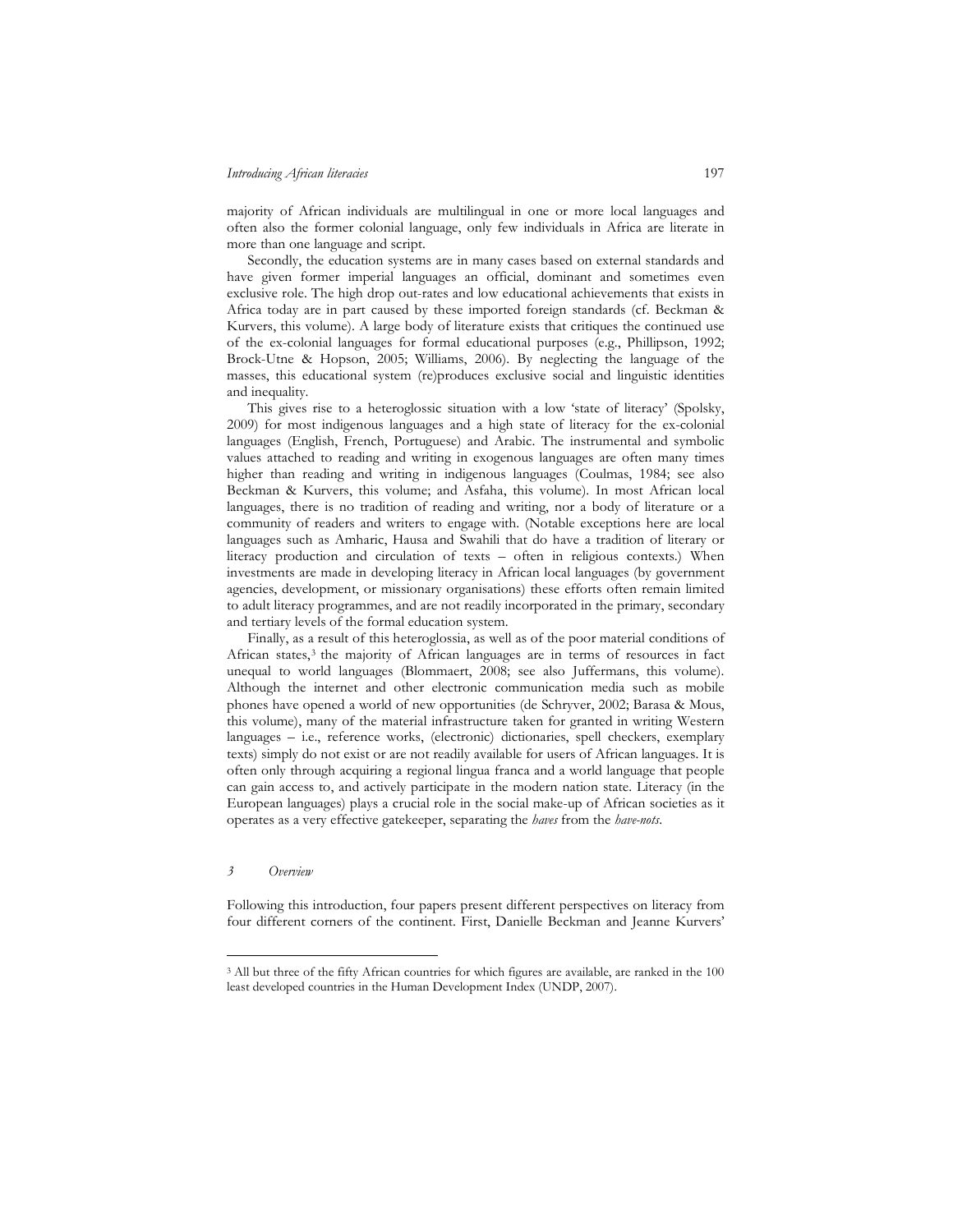contribution offers a case study of English literacy in school and in the community in a regional capital in Eastern Namibia (Southern Africa). Secondly, Yonas Asfaha deals with a Horn of Africa country, Eritrea, and describes the use of English literacy in public places against the background of Eritrea's multilingual language policy. Third, Kasper Juffermans discusses the collaborative and heterographic nature of an everyday literacy product in a Gambian village (West Africa). Sandra Barasa and Maarten Mous finally broaden our understanding of English language and literacy use in the 21st century with a study from Kenya (East Africa) of literacy practices mediated by new communication technologies.

#### *Bibliography*

- Beckman, D.M. (2008). *Growing roots and wings: A language and literacy case study in Namibia*. Tilburg and Nijmegen: Master's thesis.
- Blommaert, J. (2007). Linguistic diversity: Africa. In M. Hellinger, & A. Pauwels (Eds.) *Handbook of language and communication: Diversity and change* (pp. 123-149). Berlin: Mouton de Gruyter.
- Blommaert, J. (2008). *Grassroots literacy: Writing, identity and voice in Central Africa*. London: Routledge.
- Brock-Utne, B., & Hopson, R.K. (Eds.) (2005). *Languages of instruction for African emancipation: Focus on postcolonial contexts and considerations*. Cape Town and Dar es Salaam: CASAS and Mkuki na Nyota.
- Cook, S.E. (2009). Street Setswana vs. school Setswana: Language policies and the forging of identities in South African classrooms. In J.A. Kleifgen, & G.C. Bond (Eds.) *The Languages of Africa and the Diaspora: Educating for Language Awareness* (pp. 96-116). Bristol: Multilingual Matters.
- Coulmas, F., (Ed.) (1984). *Linguistic minorities and literacy: Language policy issues in developing countries*. Berlin: Mouton de Gruyter.
- de Schryver, G.-M. (2002). Web for/as corpus: A perspective for the African languages. *Nordic Journal of African Studies*, *11*, *2*, 266-282.
- Ethnologue (2005). Statistical summary by world area. In R.G. Gordon (Ed.) *Ethnologue: Languages of the World*. Dallas: SIL International, www.ethnologue.com.
- Martin-Jones, M., & Heller, M. (1996). Introduction to the special issues on education in multilingual settings: Discourse, identities, and power. Part I: Constructing legitimacy. *Linguistics and Education*, *8*, *6*, 3-16.
- Paran, A. & Williams, E. (2007). Editorial: reading and literacy in developing countries. J*ournal of Reading Research*, 30, 1, 1-6.
- Phillipson, R. (1992). *Linguistic imperialism*. Oxford: Oxford University Press.
- Prinsloo, M. (2004). Literacy is child's play: Making sense in Khwezi Park. *Language and Education*, 18, 4, 291-303.
- Spolsky, B. (2009). Prolegomena to a sociolinguistic theory of public signage. In E. Shohamy, & D. Gorter (Eds.). *Linguistic landscape: Expanding the scenery* (pp. 25- 39). London: Routledge.
- UNDP (2007). *Human Development Report 2007/2008*. New York: United Nations Development Programme.
- van de Craats, I., Kurvers, J., & Young-Scholten, M. (2006). Research on low-educated